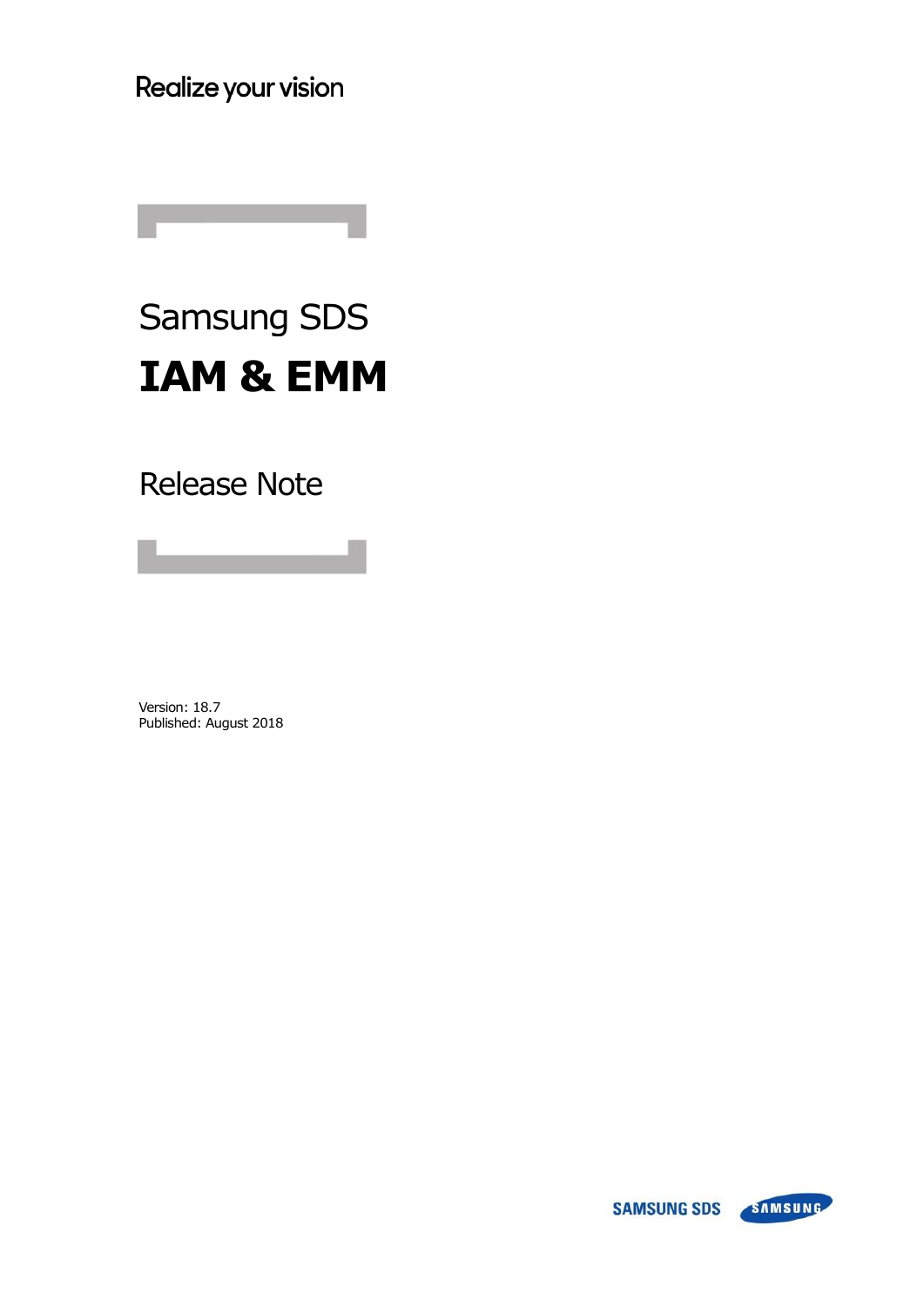Copyright © 2018 Samsung SDS Co., Ltd. All rights reserved.

Samsung SDS Co., Ltd. has complete trust in the information contained in this document. However, Samsung SDS is not responsible for any circumstances which arise from inaccurate content or typographical errors.

The content and specifications in this document are subject to change without notice.

Samsung SDS Co., Ltd. holds all intellectual property rights, including the copyrights, to this document. Using, copying, disclosing to a third party or disturbing this document without explicit permission from Samsung SDS is strictly prohibited. These activities constitute an infringement of the intellectual property rights of this company.

Publisher Address Samsung SDS Co., Ltd 125, 35-Gil, Olympic-Ro, Songpa-Gu, Seoul, South Korea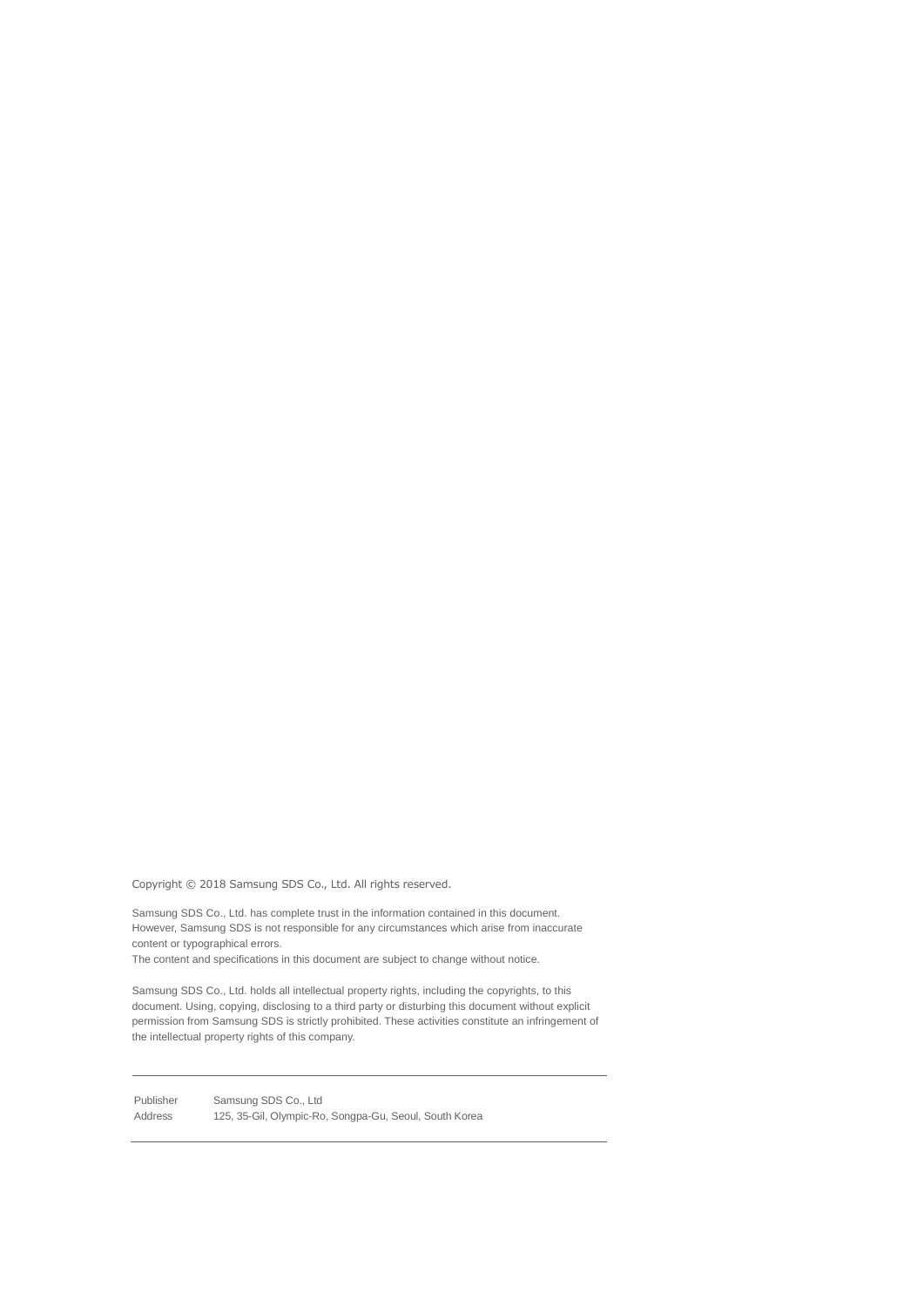### **Contents**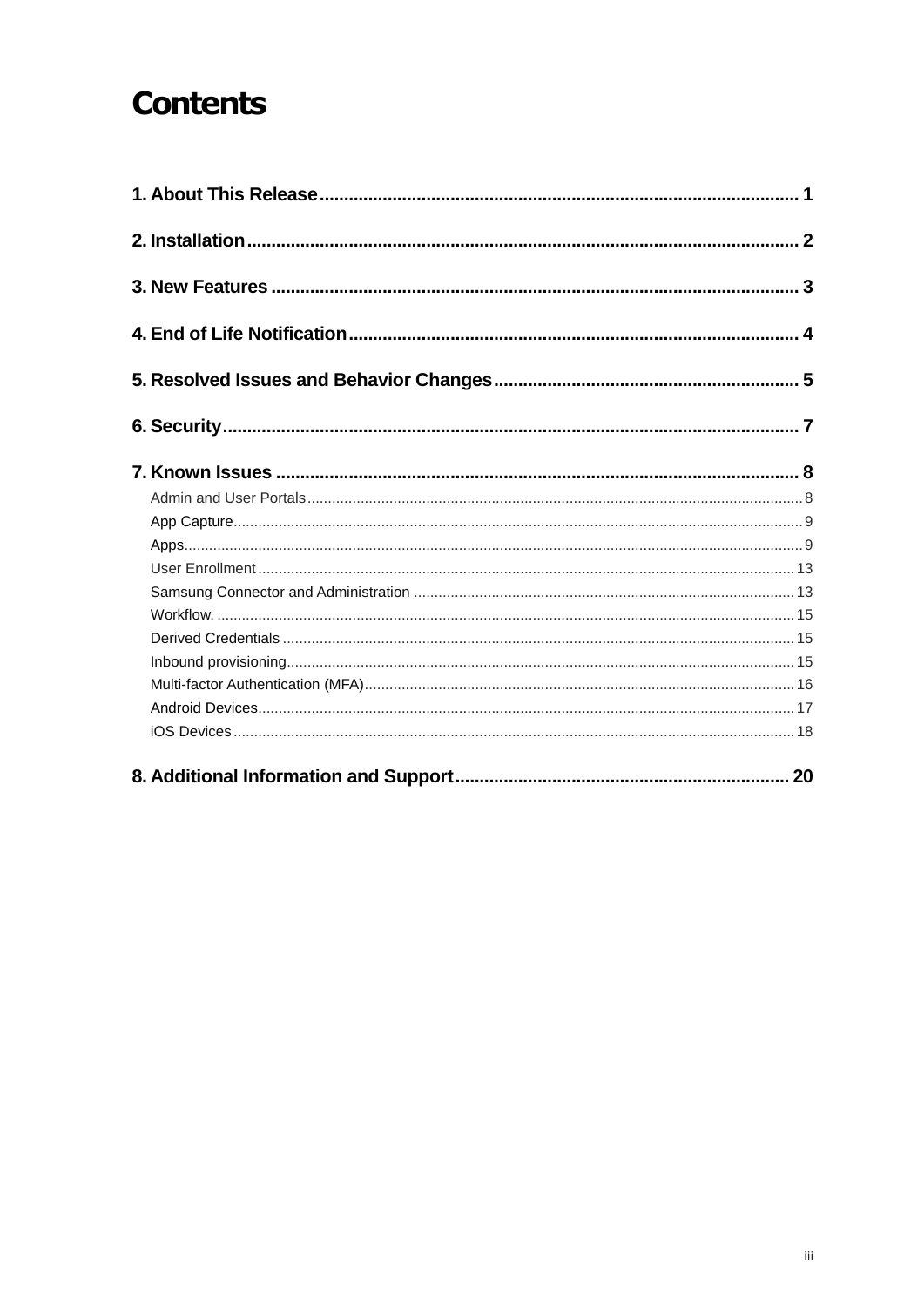### **1. About This Release**

Samsung SDS IAM & EMM delivers Identity as a Service (IDaaS) for robust, Active Directoryand cloud-based single sign-on, access management, app management and mobile management across any cloud, mobile or on-premise application from a catalog of thousands of tested and pre-integrated apps.

With Samsung SDS EMM you can use Active Directory and Windows Group Policy to automate security policy enforcement, locate devices, wipe/lock devices as well as autoissuance/renewal of certificates for strong authentication to Wi-Fi and VPN networks for endusers' Samsung Knox, Android, Apple iOS and other mobile devices. Mobile application management (MAM) provides a customizable mobile enterprise app store for pushing and maintaining rich mobile client apps.

Samsung SDS IAM & EMM SSO delivers federation, password management and single sign on as a service. It has built-in multifactor authentication with Samsung Mobile Authenticator soft token, one time passcode (OTP) via text/email and interactive phone calls. Samsung also delivers scriptable per app authentication policies to restrict access or require additional authentication factors.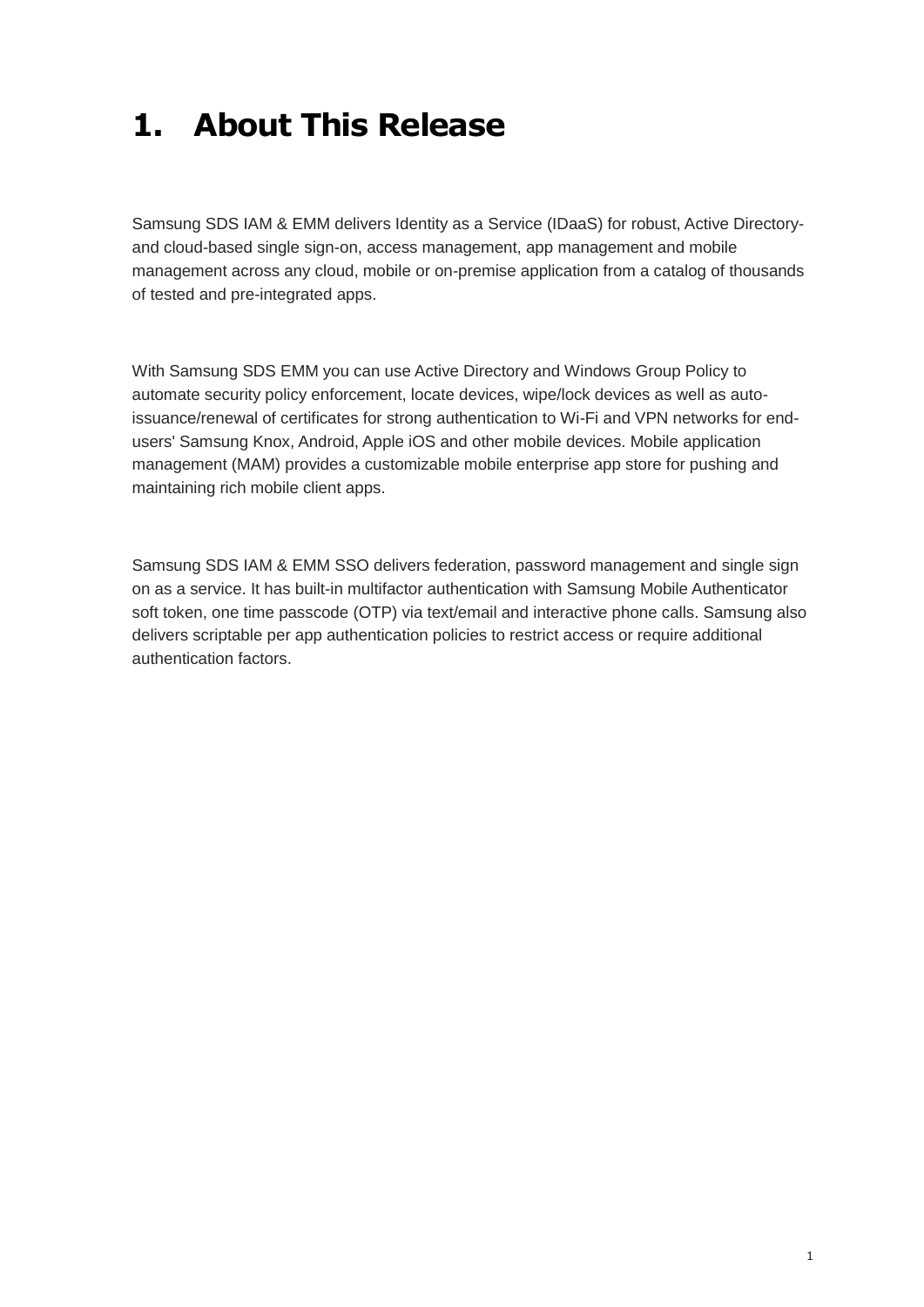### **2. Installation**

Please refer to the Samsung SDS IAM & EMM support site for comprehensive instructions.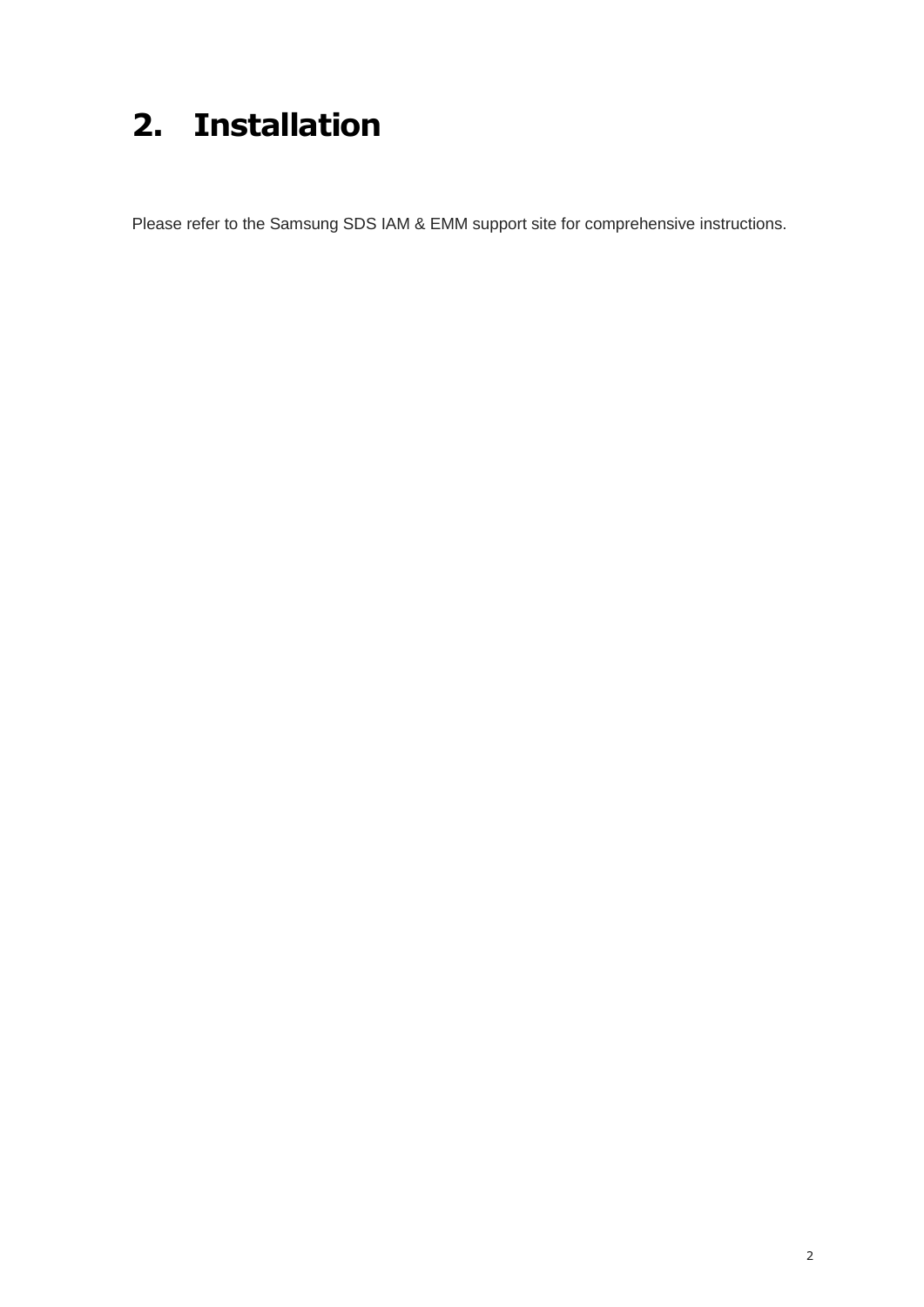### **3. New Features**

- Certificate auto-renewal for Android and iOS
	- Certificates are now automatically renewed
	- Effective for all mobile policies leveraging sets, including email, WiFi, VPN and the ZSO certificate.
	- Renewal request starts when 20% of the certificate lifetime remains.
- Delegated administration for end points via Sets
	- Endpoint administrators can now create and manage custom Sets of end points, beyond the built-in sets.
	- Assign policies to admin-defined sets of end points.
	- Ability to specify permissions for a user, group or role to Grant, View, Edit and Delete Sets of end points.
- Delegated administration for apps via Sets
	- Ability to create or delete a set of apps through the Admin Portal by either selecting apps manually or via a dynamic script
	- Ability to specify permissions for a user, group or role to Grant, View, Edit and Delete Sets of apps.
	- Ability to review recent activity on a Set.
- SAP SuccessFactors is now supported for inbound provisioning, provides seamless provisioning of user information from SAP SuccessFactors into Active Directory
	- Configurable provisioning rules enable:
		- Explicit mapping of attributes between SAP SuccessFactors and AD
		- Specifying AD group in which user can be created
		- Selective provisioning of all users or a subset (i.e. a business unit)
		- Periodic full sync or incremental syncs
		- Customizable attribute mapping via scripts
	- Deeper insight into provisioning status via job reports.
- The following apps have been updated:
	- Sydney Morning Herald (User name / Password)
	- JIRA Server (SAML)
	- Webex (User name / Password)
	- DocuSign (User name / Password)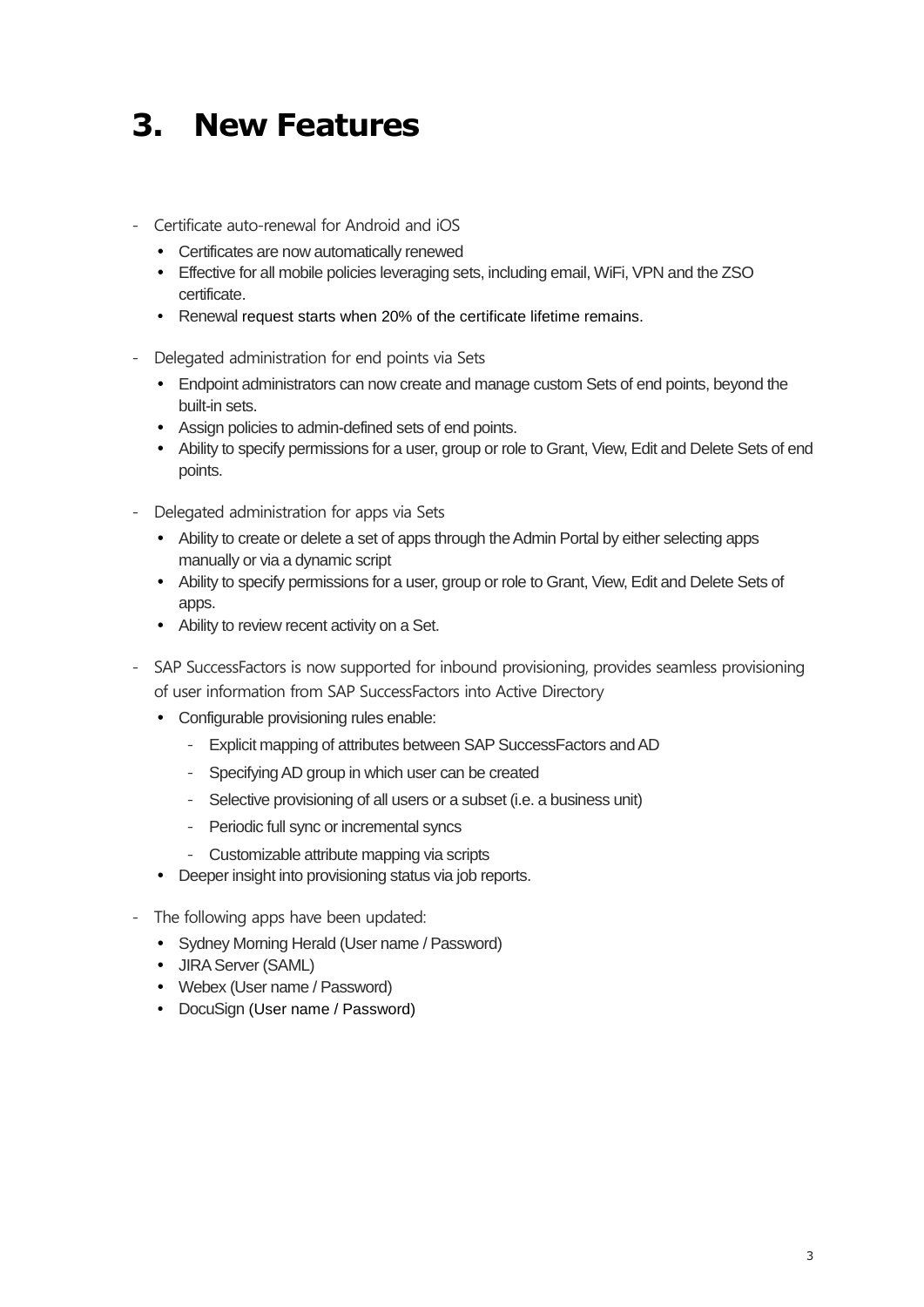### **4. End of Life Notification**

This section contains notifications for upcoming termination of apps, features or programmatic access (APIs):

- From this 18.6 release, Connectors earlier than 17.7-108 will lose service if not upgraded. As a reminder, support is provided for Connectors running the current release and two prior releases, and running a connector from a prior release may limit the use of newer functionality.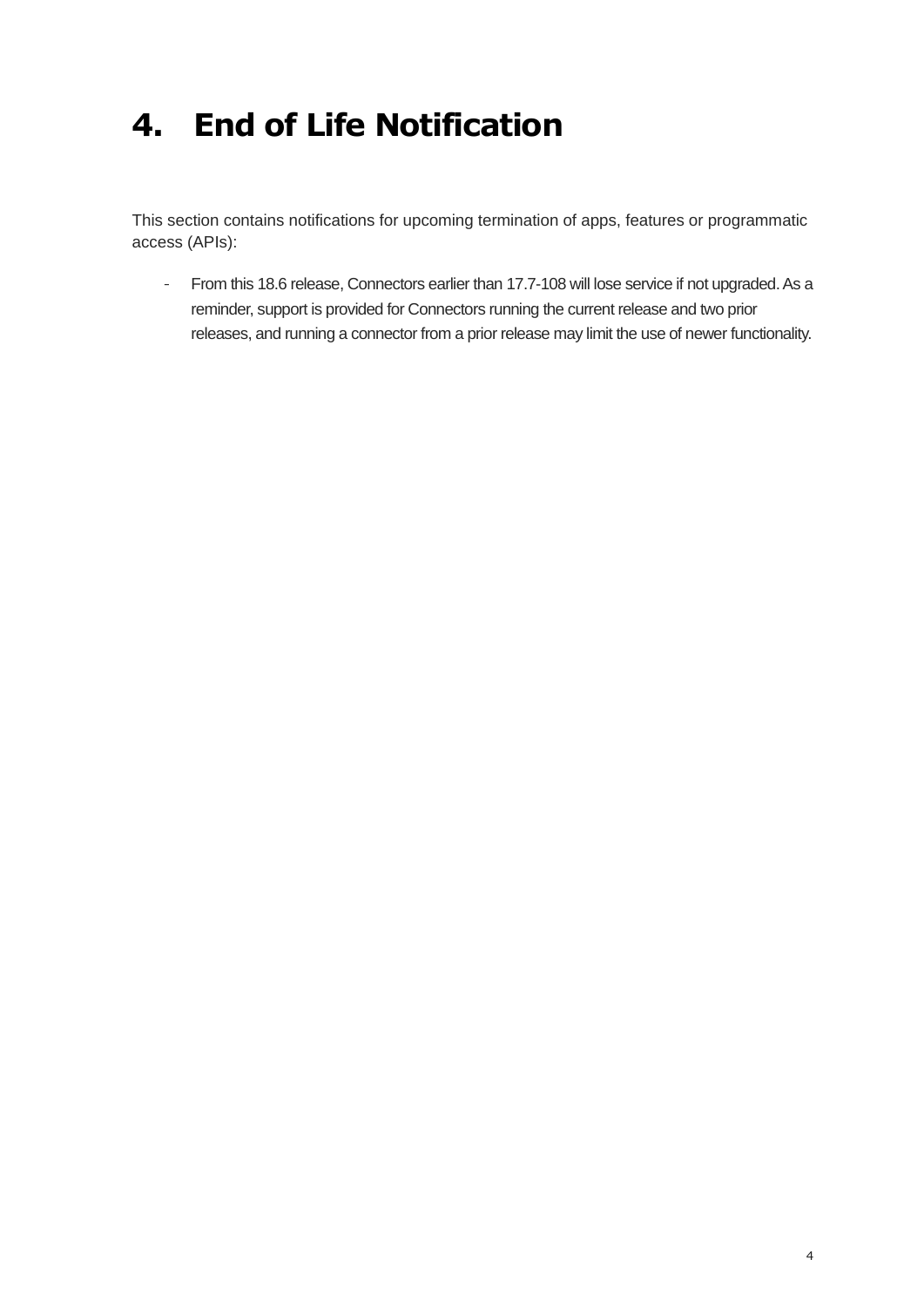### **5. Resolved Issues and Behavior**

### **Changes**

The following list records issues resolved in this release and behavior changes.

- Unassigned users in a provisioning group from Workday are no longer synched to an Active Directory "test" group (CC-57998).
- Tagging a SAML app in the User Portal no longer generates an error (CC-54368).
- The Dynamic CRM plug-in now works using WS-Trust (CC-60305).
- New default load sample scripts are supplied in the Source to Target tab for Workday inbound provisioning (CC-57792).
- Report names can now include the pound ("#") symbol (CC-54880).
- The Export Reports and Email Reports commands have been restored to the option drop down in My Reports (CC-59978).
- The Samanage app configuration documentation has been updated (CC-59414).
- Users with the User Management right now have the right to update the policy needed to invite users (CC-60184).
- Users now need the Application Management or Read Only System Administration right in order to see the job history list (CC-60191).
- Users are no longer prompted for a certificate to use when attempting to Zero Sign On when using an external Certificate Authority but with no Certificate Authorities available (CC-59389).
- It is now possible to select more than one department in the Source Selection Rule for inbound provisioning (CC-60062).
- The Trace function now functions correctly in an Office 365 advanced script (CC-58773).
- Iterating in a SAML script through users who are members of a large number of groups no longer produces an exception (CC-59099).
- CNAME is now removed from DNS when the tenant URL is deleted in the Admin Portal (CC-60821).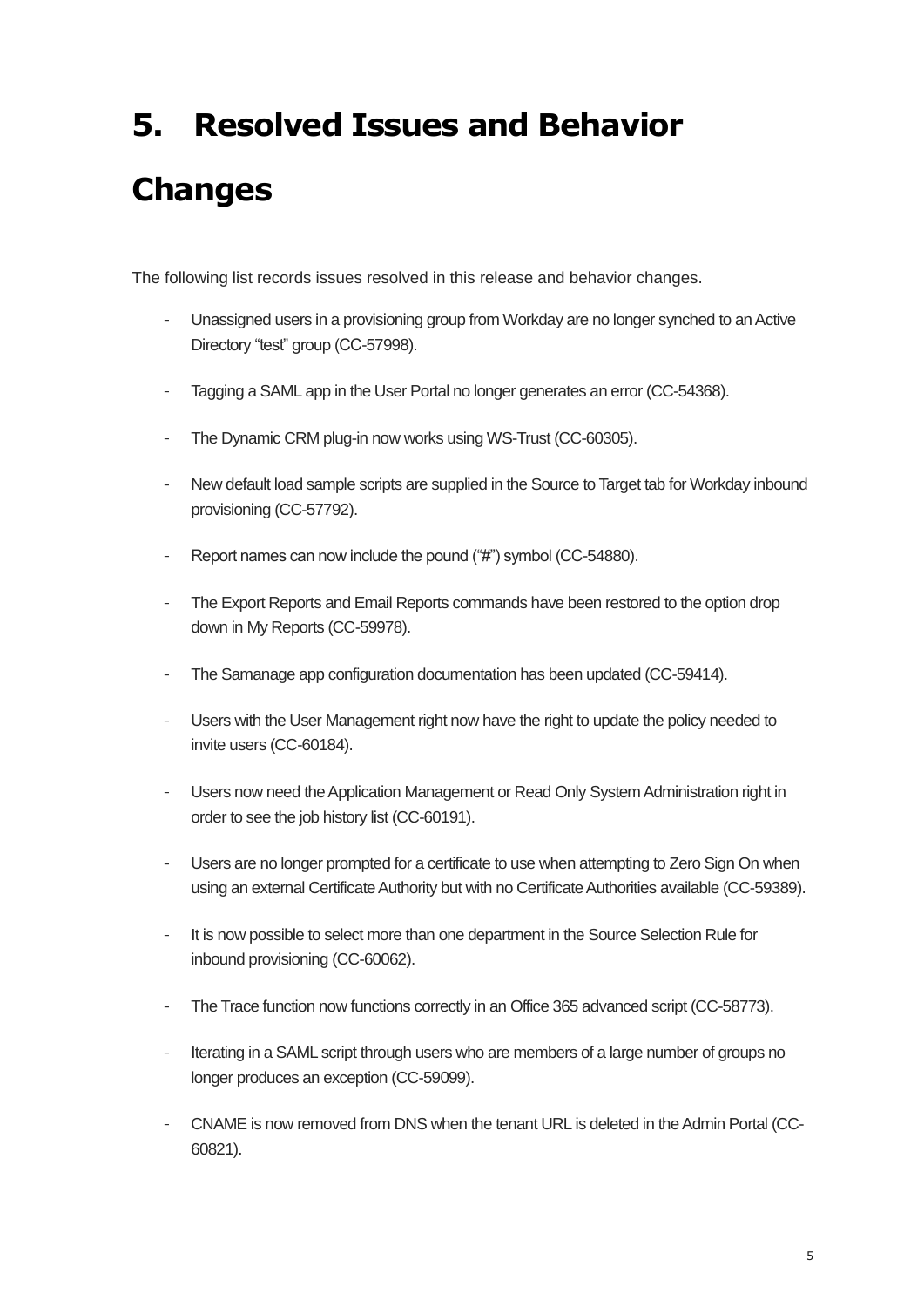- Exception no longer generated with SCIM provisioning when target app (for example TalentLMS) does not accept URL-encoded schema (CC-60618).
- Enterprise Grid Provisioning is now supported for Slack (RFE-1967)
- Clock drift tracking has been updated for OATH tokens to prevent mobile authenticator failures (CC-60952).
- A new policy has been added for default message language. By default, the language used is the message sender's language setting (i.e. the language setting for the administrator that caused the message to be sent), but that can be overridden to a specific language by setting the policy (CC-51721).
- Advanced script capabilities have been added to all SAML applications, previously this was only available on some SAML applications (CC-55466).
- When enrolling devices, if PKI certificates are defined by Active Directory group policy to be downloaded, three certificates are now sent: root CA, user CA and issuing CA. This matches the behavior when PKI certificates are defined in a cloud policy (CC-57705).
- An error is no longer shown when a user with read-only management right enters the Partner Management page (CC-58426).
- Emailed reports no longer show an error if a relative date type is set (CC-57562).
- Network unavailable is no longer shown on an iOS device using Safari when launching a bookmark app that has a mobile authenticator profile, with the MFA approval step on the same device (CC-58453).
- Phone numbers for newly enrolled Android devices are now correctly shown in the Admin Portal (CC-58622).
- Resolved an issue whereby some iOS native apps would continuously prompt for update due to two different version numbers inside the app (CC-58652).
- Administrators can now block access from the Samsung SDS IAM&IAM mobile app to various domains in the firewall policy for Android devices. Individual domains can be blocked in the domain deny rules – denying all will still allow the mobile app to access the cloud service (CC-58029).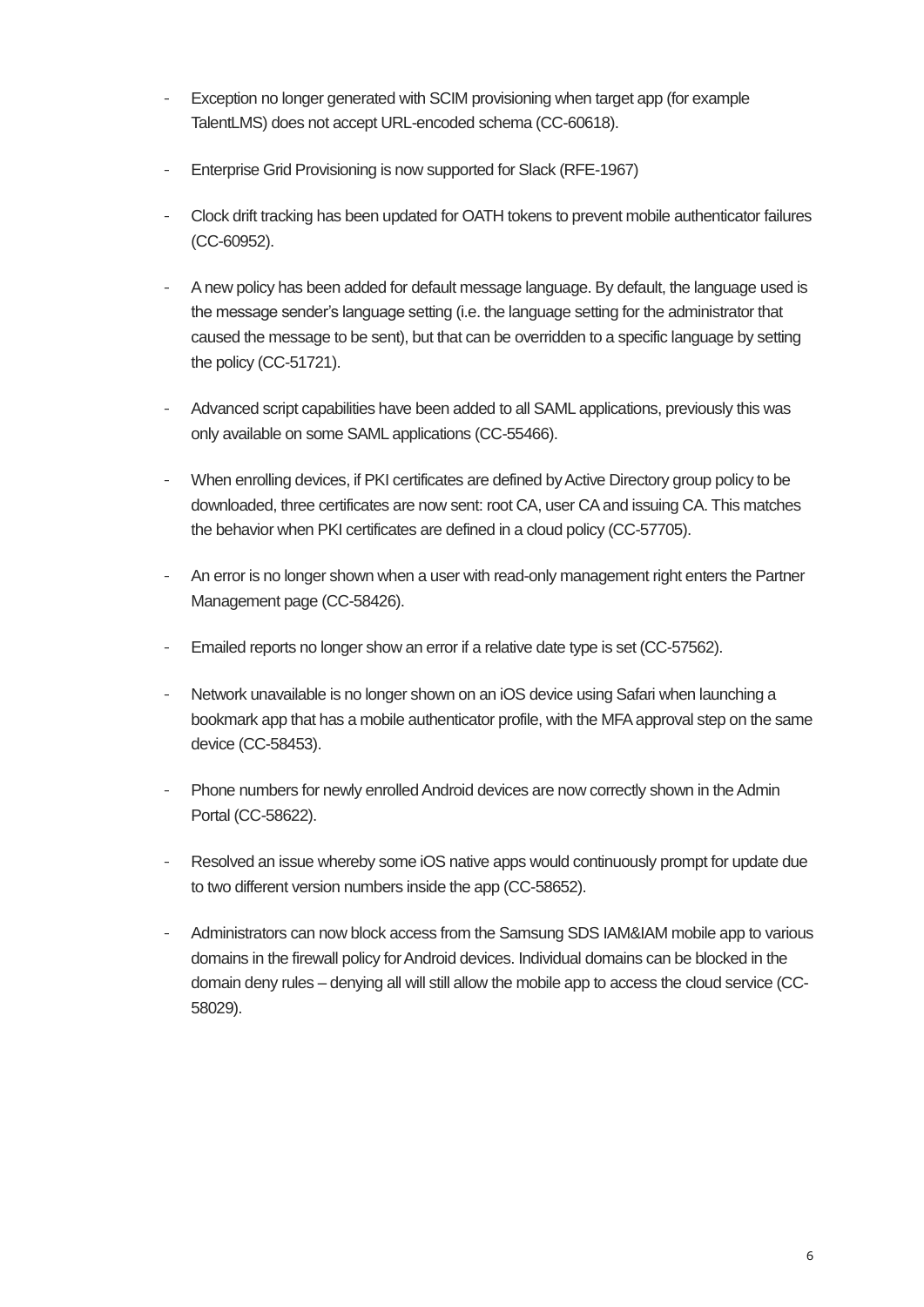### **6. Security**

Four minor security issues were resolved in this release.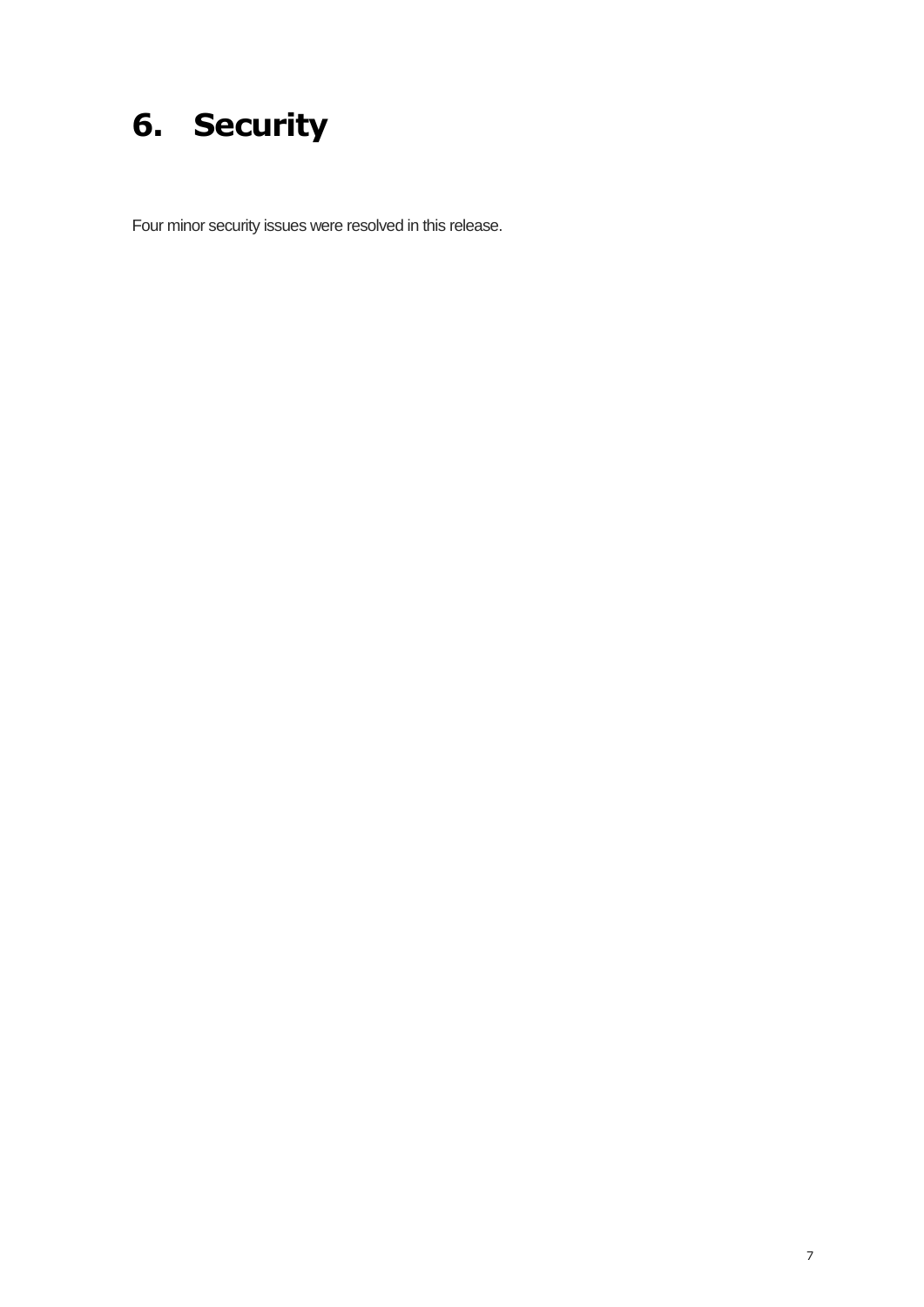### **7. Known Issues**

The following sections describe common known issues or limitations associated with this release of Samsung SDS IAM & EMM.

#### **Admin and User Portals**

- Downloading certificate fails on Windows Server:

Certificates are encrypted files and Windows Server defaults to disallowing IE from downloading encrypted packages to disk. To download the certificate for a SAML Web application or the APNS certificate on Windows server go Internet Options in IE and uncheck:

- **Advanced > Security section > Do not save encrypted packages to disk**
- Portal dialogs do not close on Firefox:

Firefox browser security settings can prevent portal dialogs from closing when the close button is clicked. To change the setting to allow dialogs to close:

- Type "about:config" in the Firefox address bar
- Search for the "close" keyword
- Change the "dom.allow\_scripts\_to\_close\_windows" setting to "true" (CC-17079, 73662)
- Uploading image in Account Customization page has Save button grayed:

The Save button is not enabled after loading a login or portal image in the Account Customization settings page in the Admin Portal unless another field on the page is also changed. If you wish to change only the image, modify a text field and then remove the modification and the button will be enabled (CC-18892).

- Previews for TIFF and DIB image file logos may not show in the Admin Portal:

Uploaded image files on the Account Customization page in Admin Portal may not preview if they are TIFF or DIB format. This appears to be a limitation of the image file formats supported by each browser. JPEG, PNG and GIF files should preview on all supported browsers (CC-17462).

Bulk user import using CSV file with IE fails:

Internet Explorer tries to open files in the browser if there is no program associated with a given file extension. To work around this, assign a default program, such as Excel or other csv editor, to the csv extension as follows:

 Go to **Control Panel > Default Programs > Associate a file type or protocol with a specific program**

Find the csv extension and associate your preferred program with it (CC-20070).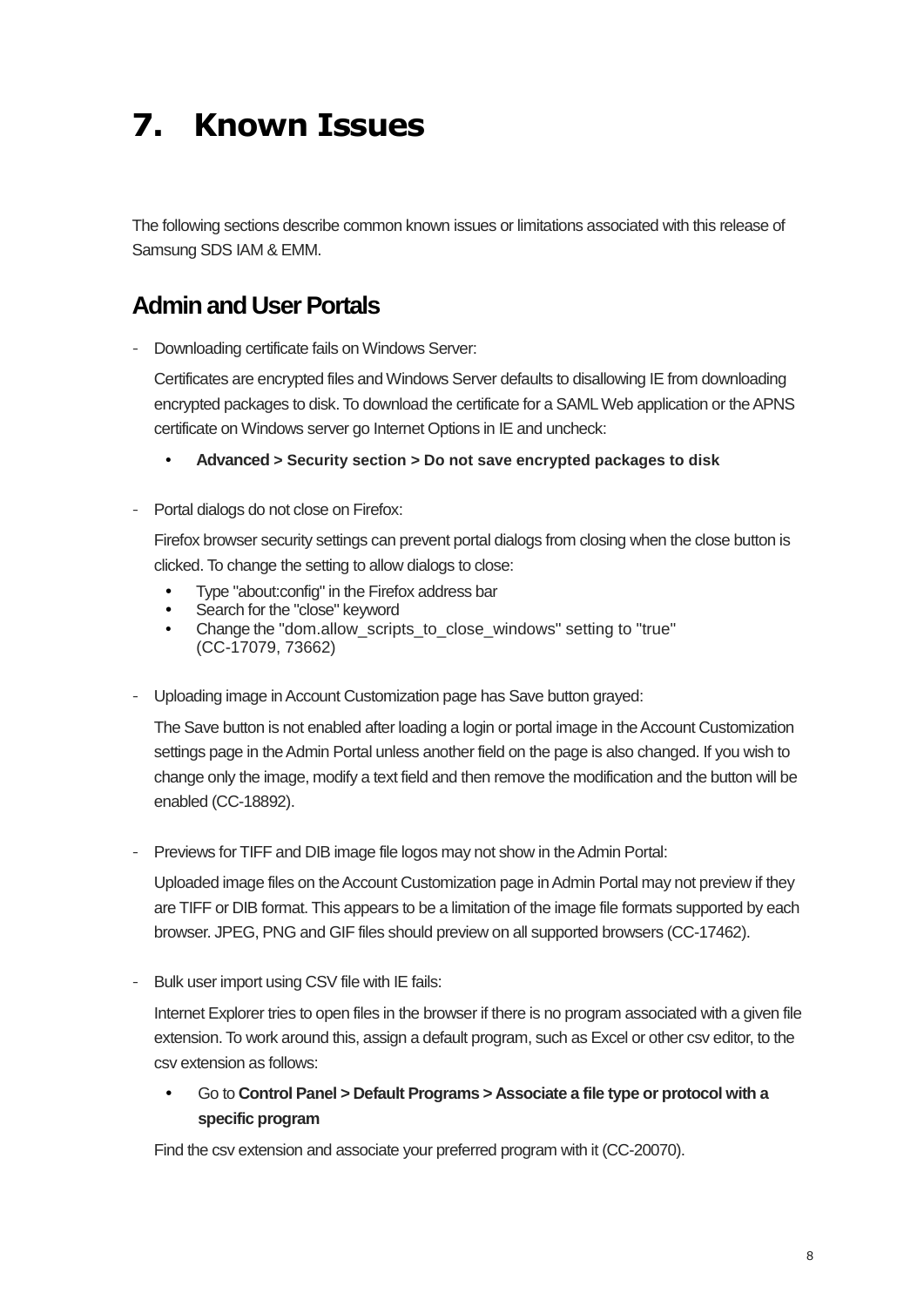Multiple user accounts with the same email address:

Although it is possible to create multiple user accounts that have the same email address, logging in using that email address is not supported as it is not possible to definitively map the email address to a single user (CC-21536).

- Missing icons with Internet Explorer:

Depending on IE's security settings, some icons may not be shown in the user portal. Some icons are distributed to browser sessions as fonts, and if these are restricted then the icons will not show on the screen (CC-2893).

#### - Reports using Cloud.Core.DirectoryUserChange event:

If you have a custom report that uses the Cloud.Core.DirectoryUserChange event, this event has been replaced by the Cloud.Core.DSEntityChange event and you should update your custom reports. The new event has a property "Classification" that can be used to filter for object type,

for example Where Classification = 'User|Group|Contact|Resource|Other' (CC-3179).

Smart Card login with IE browser:

On Internet Explorer browsers, the "Insert Smart Card" prompt is hidden behind the certificate loading page. Minimize the browser to see the prompt (CC-34118).

- Two certs displayed when logging in with Smart Card on IE and Chrome:

On IE/Windows and Chrome/Mac, two identical certificates will be displayed, but only one is valid. The browsers randomly display the certificates so unfortunately we cannot help you identify the valid one (CC-34117).

Permissions propagation when a new application is added: If a set is configured with users / roles and later a new application is added to the set, the existing permissions are not propagated to the new application. Permissions will be propagated if they are edited after the application is added (CC-60689).

### **App Capture**

- Login form only shows after clicking button or link on Web site:

If the login form only shows  $\Box$  after clicking a button or link on the Web site being captured, app capture will not correctly capture the app at this time (CC-22790).

### **Apps**

- To give a user permission to edit the Application Permissions tab they must be assigned to a role with the Application Management right (CC-60762).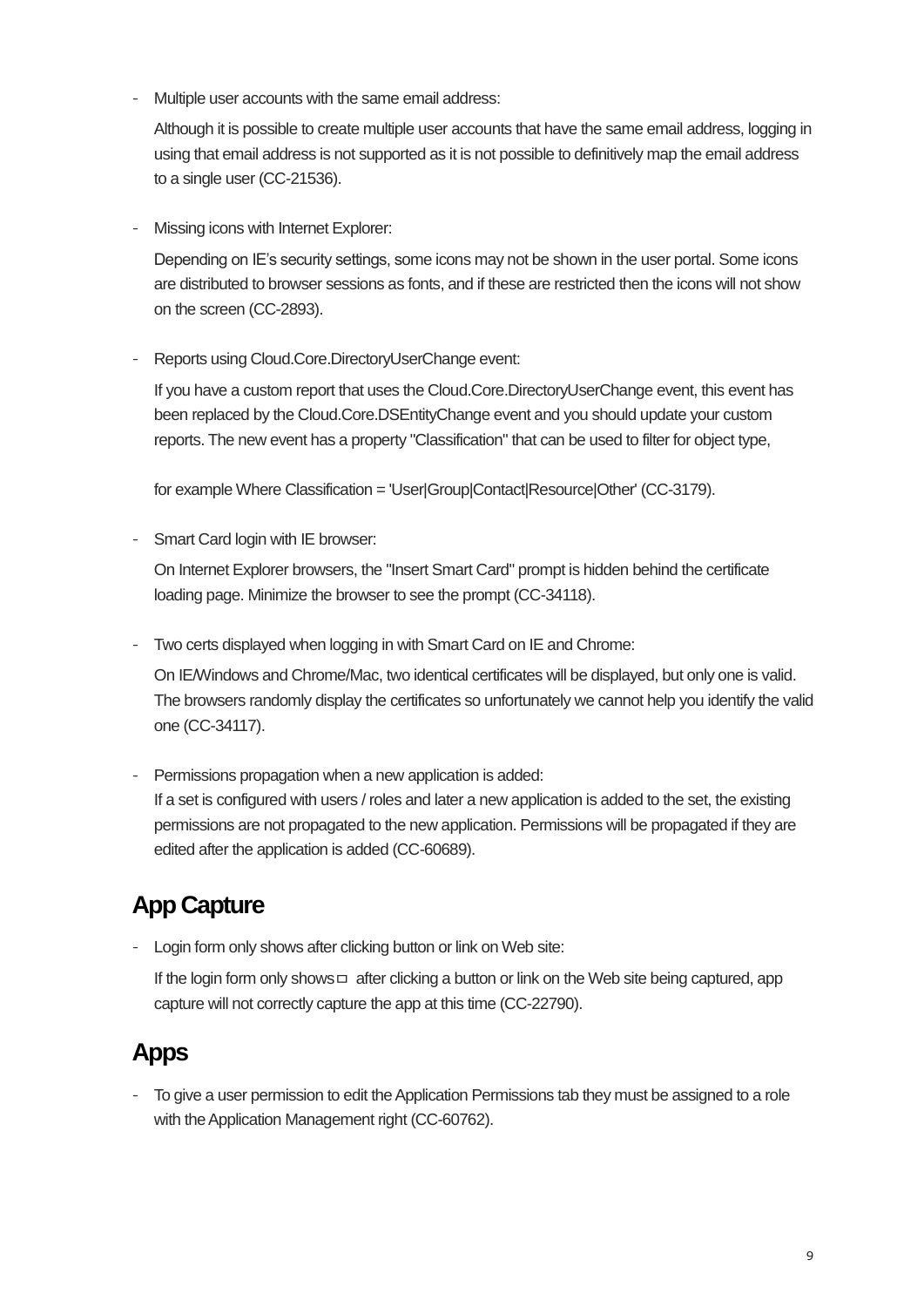- Users with Application Management permission cannot add a linked app, enable application provisioning or enable an app to use the Application Gateway. In order to perform these tasks you need system administrator permission (CC-60764).
- The Chrome browser extension requires a permission in "Your privacy-related settings" and users will be prompted to allow it (CC-34169).
- For the Office 365 v2 app, the application ID (the name the mobile app uses to find this application) must be all-lower case, or the mobile app will fail to find the app. You can view/set the application ID in:
	- **Application Settings > Addidtional Options > Application ID** (CC-28072).
- Configuring Zoho for SP-initiated authentication:

When copying the login URL from the Admin Portal and pasting into the Zoho Web site, add "amp;" after the ampersand (&) sign in the URL you are pasting (CC-12261).

- No certificate found error when SSO to Webex using SAML:

When you import SAML metadata into Webex and replace an existing certificate, it is possible that the certificate may not actually be changed even though the Site Certificate Manager shows that it is. If you have previously uploaded a certificate you should first remove it using the Site Certificate Manager before importing the IAM & EMM service SAML metadata (CC-12370).

- Problems launching Arrow Electronics Europe app:

Arrow are using an incorrect certificate on their Web site at the moment, so all browsers will fail to load this app correctly. On some versions of Chrome you need to confirm that the script should be run, then again after about 10 seconds the app will run. Firefox will abort the connection, so you should use a different browser to run this app (CC-14828)..

- Using AIM with mobile devices:

The AIM app is designed to work in the browser version of the User Portal. To use AIM on a mobile device you should use the AIM app available in your mobile device's app store (CC-14680).

- Using Windows Azure app with mobile devices:

The Windows Azure app requires Silverlight to launch but this is not currently supported by iOS or Android, so this app should not be used on mobile devices (CC-14226).

Asana does not support Internet Explorer:

The Asana app does not support Internet Explorer. Please use another browser in order to use the Asana app (CC-15287).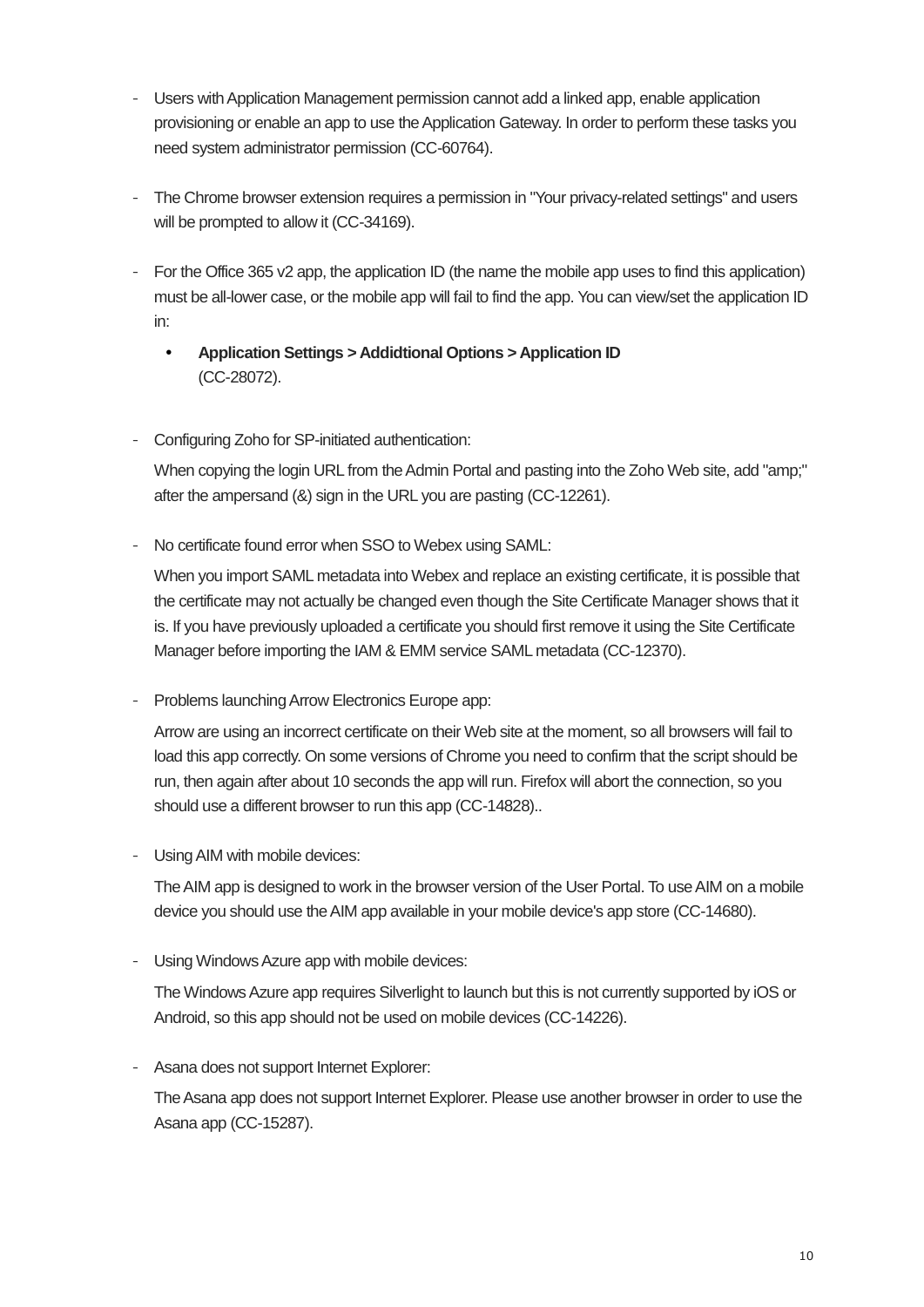- Gliffy app does not support mobile devices:

The Gliffy app does not appear to support mobile devices at this time so it should only be used on Windows and Mac (CC-15137).

- ClickTime app does not support mobile Chrome browser:

The ClickTime app does not appear to support the mobile Chrome browser at this time (CC-16537).

Using the Webex SAML app with users defined in the Samsung SDS IAM & EMM User Service: If you have users created using Samsung SDS IAM & EMM User Service, in order to use the WebEx SAML application go to the Application Settings page of WebEx, under "Map to User Accounts" and instead of selecting "Use the following Active Directory field to supply the user name" with "samaccountname" for the "Attribute Name, select the "Use this Script" option instead with the following script:

> var username = LoginUser.Get('userprincipalname'); var shortname = username.replace("@YOUR-DOMAIN.com", ""); LoginUser.Username = shortname; (CC-17315).

Number of Office 365 supported:

In this release only one configured Office 365 app is supported. The ability to configure multiple Office 365 apps may be supported in a future release (CC-13690).

- Error encountered with SSO on Android Dropbox app:

On the Samsung Galaxy S4 and Galaxy Note 3 running Android 4.3 an error occurs with the native Android Dropbox app when using single sign-on and the built-in Internet browser. This issue has been reported to Dropbox and may be resolved in a later update of the Dropbox app. To work around this issue, install Chrome for Android in place of the built-in Internet browser (CC-19165).

- Repeat login failures on Box app:

Three consecutive login failures triggers Box to force users to input CAPTCHA for the account. After a successful login this requirement is removed (APPS-6327).

Updating settings for Egnyte app is rate limited:

You may only change the settings for the Egnyte app a maximum of ten times per hour as the API is rate limited. This is a limitation with Egnyte's API (CC-28780).

- Certificate error when changing App Gateway external URL:

When you save a changed App Gateway external URL you may receive an error that no certificate is found. To resolve this issue simply re-upload the certificate (CC-31343).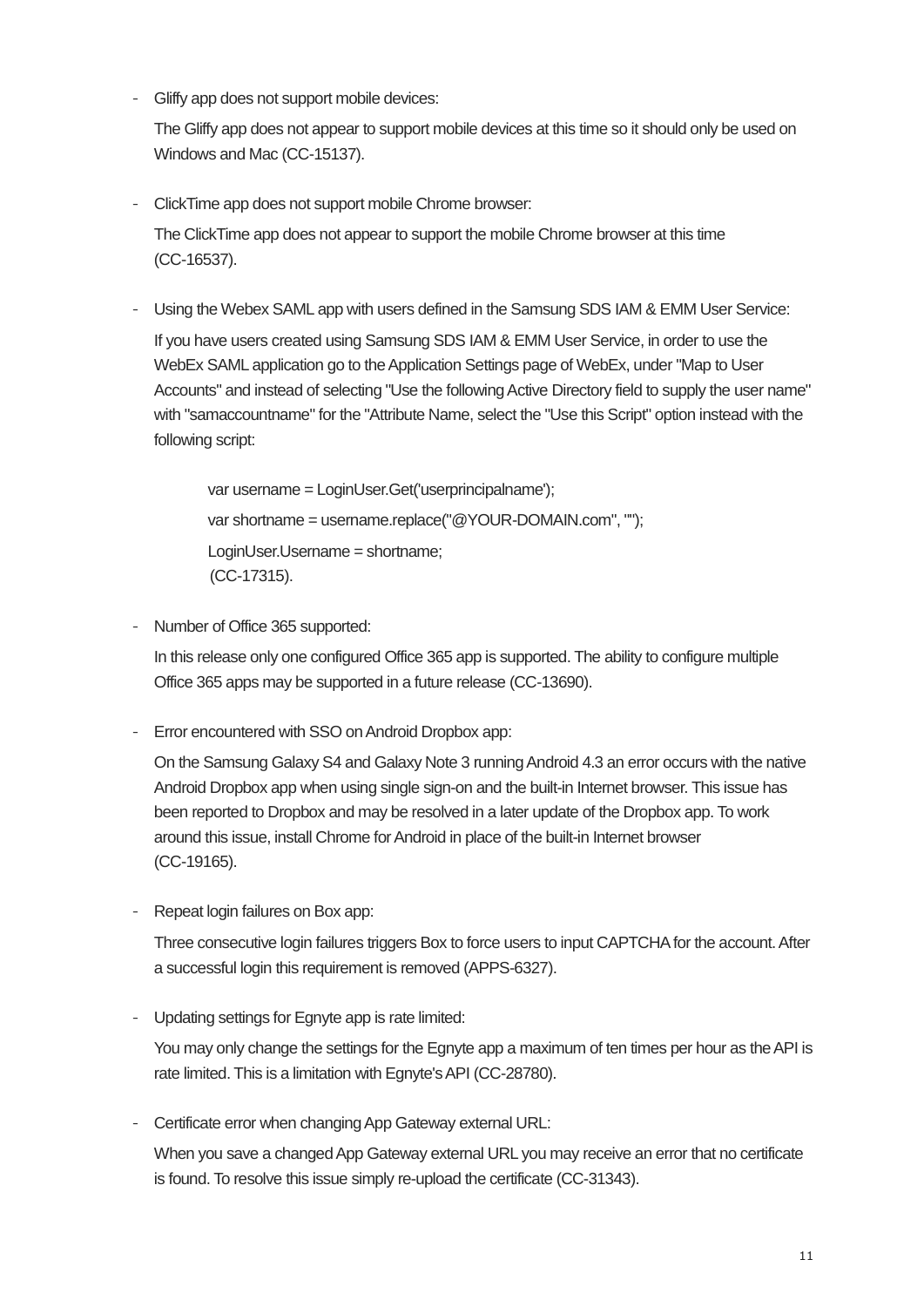- Updating guests in the Yammer app:

Yammer APIs only allow creating and deleting users, they do not allow updating Yammer guests (CC-4228).

- OpenID Connect and app gateway:

For this release of OpenID connect support there is no App Gateway support. App gateway support will be added in a future release (CC-32645).

- MFA prompted twice launching app through app gateway: If the challenge pass-through duration in the auth profile for an app is set to "No pass-through", when the app is launched from outside the corporate through the app gateway, users will be prompted for MFA twice before the app can be launched. If the pass-through duration is set to any other time then the user is only prompted once (CC-42440).
- Policy restricting IP address range slow to take effect on Office:

The policy "Restrict app to clients within corporate IP range" is slow to take effect on Office 365. If a device is disconnected from the corporate network while logged in, it can connect to Office 365 on an external network if attempted immediately. After a period of time (which may be up to 72 hours) the policy will take effect (CC-31492).

Microsoft Dynamics CRM app usage

The Microsoft Dynamics CRM (WS-Fed) application is intended to be used for on-premises scenarios. This application currently supports WS-Federation but not WS-Trust, and as a result SDS IAM & EMM currently supports only browser-based scenarios with Dynamics CRM on-prem. Samsung is working to add WS-Trust support for non-browser scenarios in a future release (CISSUP-2520).

- Adobe EchoSign provisioning tab loading slowly

All EchoSign apps created before Cloud release 17.5 use EchoSign API version 1 and will only be upgraded to the newer version 5 if you re-auth. All apps using version 1 are expected to load slower because of differences between the version 1 and 5 APIs (CC-46834).

- Errors when SCIM provisioning cloud users SCIM provisioning requires a UPN with a valid domain name suffix (CC-48394).
- Browser extension on Firefox requires restart after upgrade The browser extension on Firefox does require Firefox to be restarted in order for the browser to recognize that the upgrade has completed and no longer prompt for upgrade (CC-48555).
- Second AWS SAML app session logs out the first The AWS SAML app appears to handle only one logged in session per user at any one time. If you start a session in a browser tab and then later create another browser tab and repeat, the first session will be logged out (CC-49927).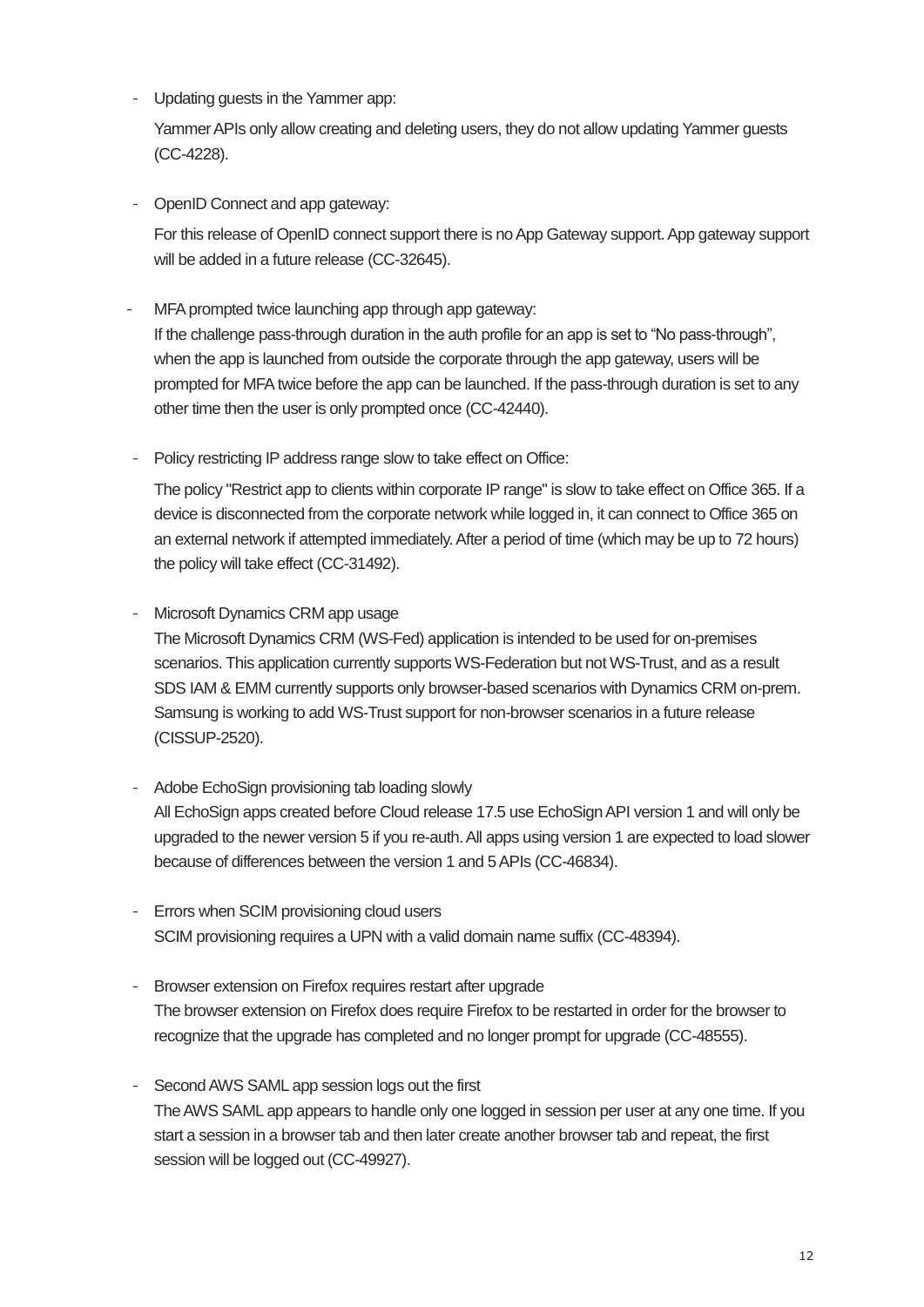#### **User Enrollment**

- Existing SAML apps and federation:

Existing SAML apps may need to be updated to use a tenant-specific URL for login in order to work with federated users (CC-33372).

Manual configuration of federation:

Support for IDP Logout is not supported in this release when a federation is manually configured. IDP Logout is supported when using IDP metadata (CC-33333).

#### **Samsung Connector and Administration**

Behavior of shadowExpire attribute with LDAP users

The current behavior of the shadowExpire attribute with LDAP is incorrect, it will be corrected in a future update. Until that time, the password expiration time (i.e. how far into the future the expiration will be pushed after a password change) is governed not by policy, but by a registry setting (ibmSdsShadowExpireDays). The default value if not otherwise set in the registry is 90 days (CC-56019).

- UserType attribute for a user shows as NULL in a report This is expected for users that have not yet logged in, it is not an error. The field will be updated once the user has logged in or an event occurs which causes the user to be refreshed (CC-54160).
- In some circumstances connector upgrades may fail because the connector cannot be stopped as part of the upgrade process. If this happens, please stop the connector process and manually upgrade the connector. If your connectors auto-update, you can download the latest connector package from the Admin Portal by going to

#### **Settings > Network > Samsung Connectors**

 clicking Add Samsung Connector and then downloading from the 64-bit link in the first step (CC-43527).

Disabling a user does not remove profiles:

If a user is disabled in Active Directory their profiles are not removed from the device (-).

- Only one Exchange profile installed if two profiles specified:

If you create two Exchange profiles with different profile names but pointing to the same Exchange host, only one profile will be installed (CC-7626).

- Ratings region cannot be set to region other than the US:

The GP setting "Restrictions Settings" has the ability to set the region to locations other than the United States, but this setting never reflects on an iOS device due to an Apple bug. This issue will be resolved once Apple provides a fix (CC-7619).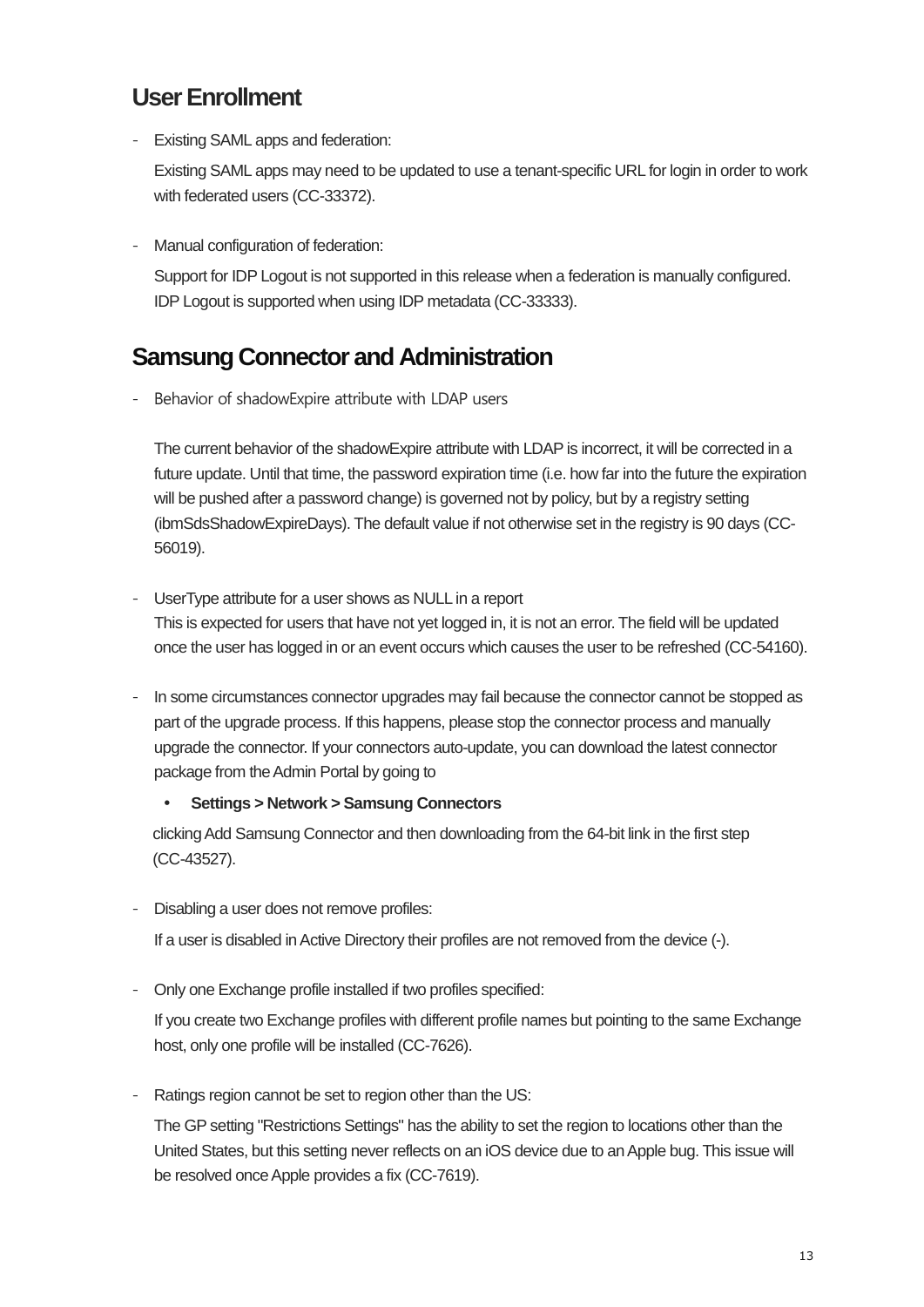- WiFi will auto-connect even if the GP is set to not auto join: This is due to the different way Android and Apple devices behave with WiFi settings (CC-8106).
- Deleting the ManagedBy property prevents device from being managed:

Samsung SDS IAM & EMM uses the ManagedBy property in the device's property pages to provide a link to the user using the device. Therefore, if you delete the ManagedBy property value the device can no longer be managed (CC-7095).

- Changing APNS certificate causes previous devices to be unreachable:

If you change the APNS certificate after enrolling some iOS devices in the EMM service, those devices enrolled with the previous APNS certificate will be unreachable. If you have to change your APNS cert for some reason, ensure all currently enrolled devices are unenrolled first (CC-9819).

- Integrated Windows Authentication (IWA) fails through Web proxies: Integrated Windows Authentication (IWA) uses negotiation between a user's Web browser and an online Connector instance to validate the user's identity. If connectivity between the user's Web browser and an online Connector is not possible (e.g. the user is not on premise) or if that connectivity flows through a Web proxy, then IWA will silently fail and the user will be presented with the standard login process (CC-12126).
- Using IWA with a Connector machine running a firewall: To support IWA, you should check and ensure that https traffic is allowed to the Centrify.Cloud.Core.ProxyHost.exe executable for any/all networks on the Connector machine (CC-15625).
- Close ADUC before upgrading Connector: If the Active Directory Users and Computers (ADUC) extension for the Samsung SDS IAM & EMM is installed, you should close ADUC before upgrading the Connector or the upgrade will fail as ADUC will have the extension open, preventing the binaries from being updated (CC-12447).
- Users moved to another Active Directory container/OU are unenrolled: Active Directory users that are moved from one container / OU to another may find that their devices are unenrolled. In a future release users will no longer be unenrolled in such a case, but for the time being users who find themselves unenrolled due to this should re-enroll their devices (CC-20124).
- Use of Active Directory administration tools: If you wish to use the Active Directory administration tools such as the ADUC plug-in or the Group Policy extension on computers not running the Connector, you should ensure you log into those computers with a local system account rather than a service account (CC-20059).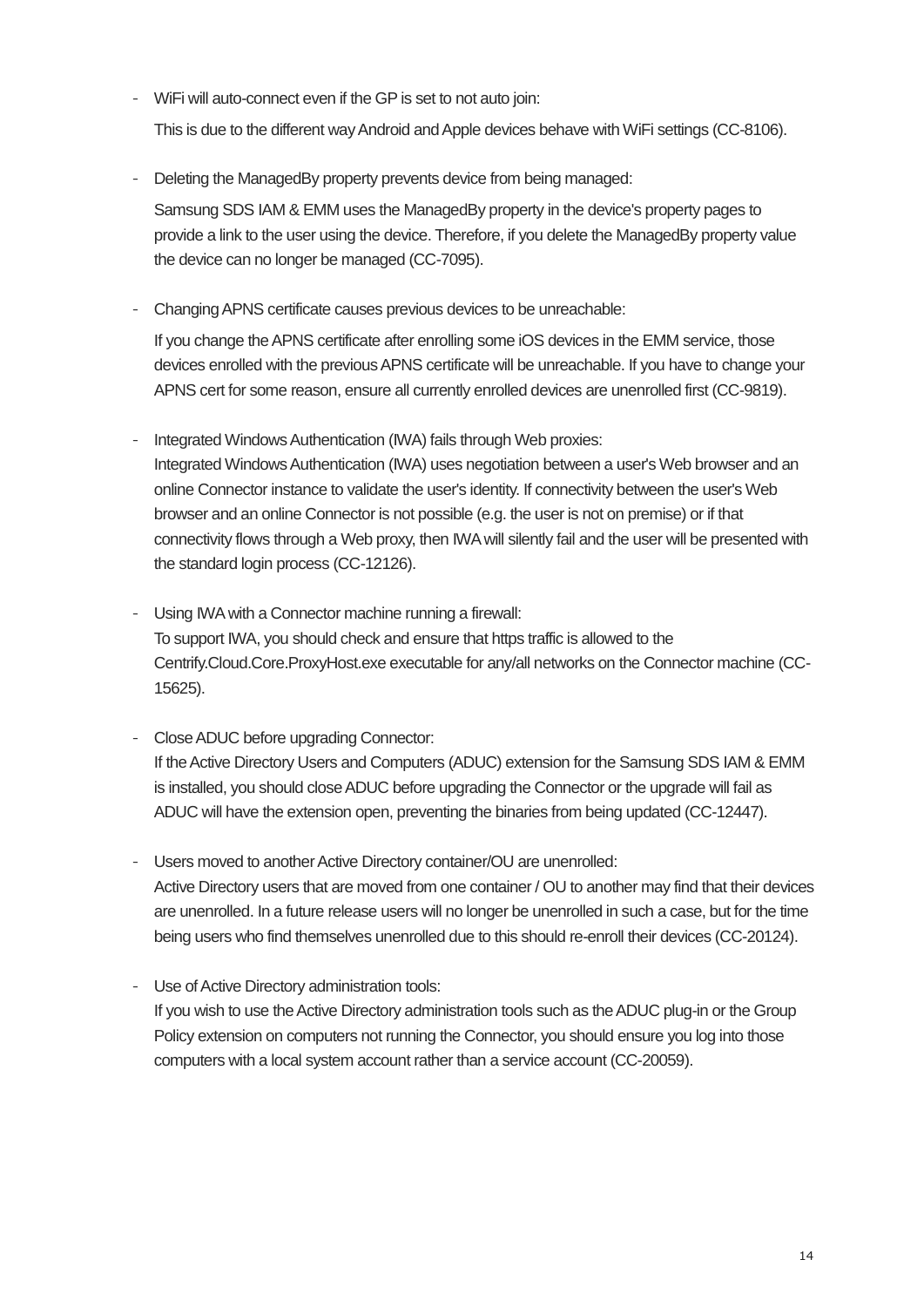Deleted AD users exist in roles and users list:

If the connector does not have permission to query deleted objects then deleted AD users will remain in the roles and users list after deletion, but these users will no longer be allowed to login. To remove deleted users, either give the Connector the necessary permission or manually remove them from the user list and role member list (CC-31317).

- Communication from Identity Platform to Connector with Web proxy:

In order for the Identity Platform to communicate with the Connector when a Web proxy is used, the connector must be run as a domain account. This appears to be an Azure Service Bus limitation where it does not use the user name and password specified in the global Web proxy configuration for Kerberos or NTLM auth, instead it uses the process identity when the Web proxy challenges for authentication. This is not unreasonable in a Windows environment as most users would use a proxy that is in their domain and in such cases NTLM or Kerberos would succeed (CC-42250).

- Report query returns unknown for device type: Using the new field internaldevicetype in queries with events prior to the 17.2 release can return a response other than the device type identifier (I for iOS, A for Android, and W for Windows). The correct information is returned for events after the 17.2 release (CC-44777).

#### **Workflow.**

The description column on the requests page (accessed via the requests tab) is English-only for the current version. In a future release this will be localized to the same language set as the rest of the Admin Portal (CC-4928).

#### **Derived Credentials**

Minimum key length and signature algorithms supported:

The minimum key length supported for derived credentials is 2048, a key size of 1024 will cause an error. SHA-256, 384 and 512 signature algorithms are supported, however SHA-224 causes an error and cannot be used (CC-39249).

- SSL handshake error with derived credentials:

In order to use derived credential authentication against a Web server, you should configure your Web server host SSL certificate (both root and intermediate certs) to be signed with SHA256 only. SHA512 signed SSL certificates do not function on iOS devices (CC-39069).

### **Inbound provisioning**

Cannot add second domain tree in a forest:

Where an AD forest has more than one domain tree (two or more root domains in the same forest), this release will allow you to add only one of them in the **Settings > Administrative Accounts** page (CC-44600).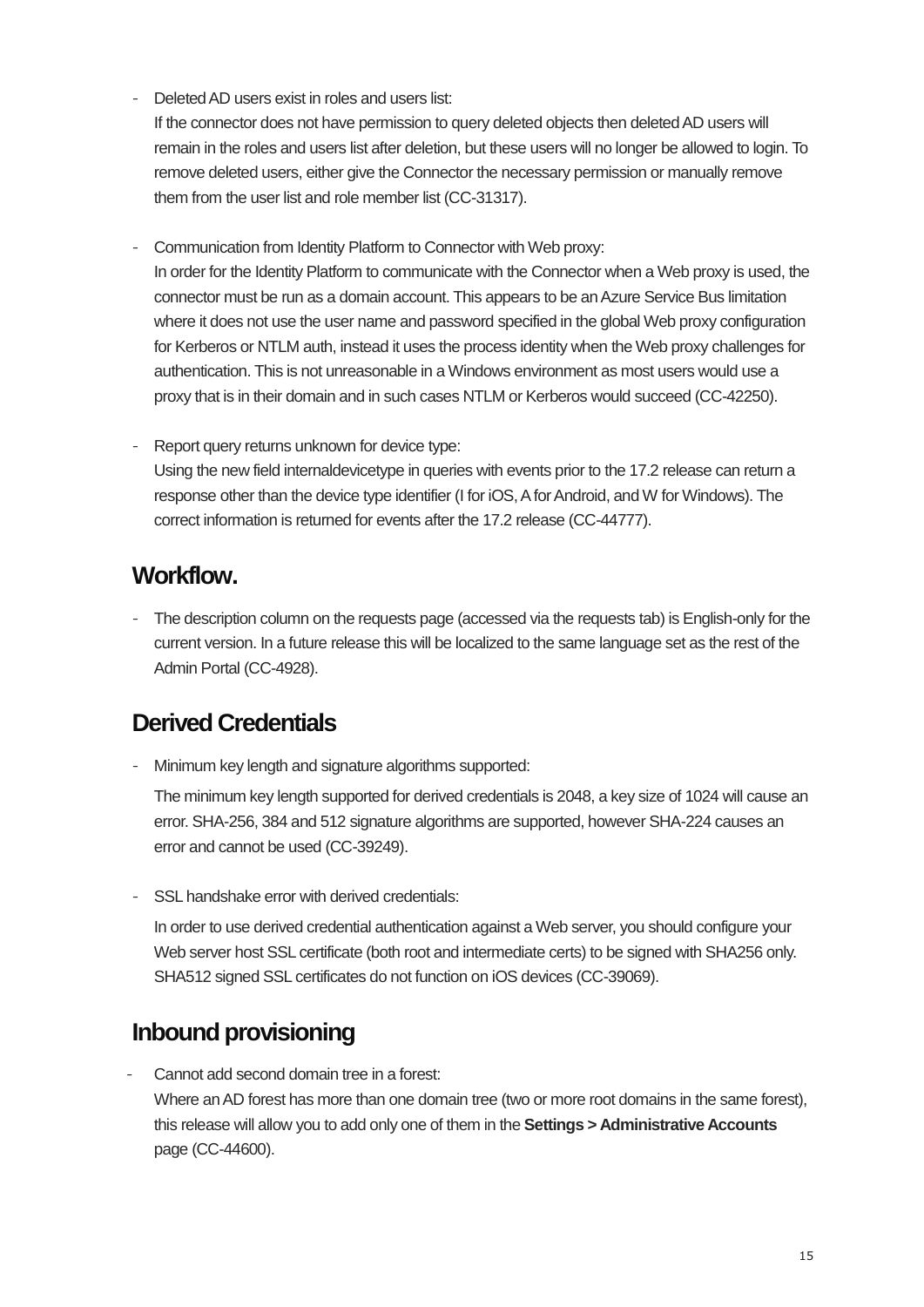#### **Multi-factor Authentication (MFA)**

- Ensure required data for each selected authentication factor is present:

When selecting the use of a secondary factor (SMS, phone, email, etc) you should ensure that the data is present in Active Directory for all users otherwise it is possible that users with missing data may be locked out. You can specify a preferred factor and if not present an alternative factor will be used. For example, if a user has no phone number in AD and SMS was the preferred factor, the EMM service will fall back to another selected factor (for example, email). If there is no phone number or email in AD in this case, the user would effectively be locked out.

- Email as an MFA mechanism is subject to spam/junk filters:

Be aware that using email as an MFA mechanism may be affected by users' email providers' spam or junk filters.

- SMS/phone are only attempted once a password is validated:

This prevents spam and billing issues if an attacker attempts to brute force passwords to gain entry.

Can't close email authentication page on Firefox:

This is due to Firefox security setting not allowing scripts to close browser windows, a workaround is:

- 1) Type about:config in the firefox address bar
- 2) Now search for close keyword
- 3) Look for dom.allow scripts to close\_windows setting and set the value to true (CC-17079).
- High auth "lock" icon shows incorrectly:

It is possible for the high auth "lock" icon to show for an application for which it should not, and vice versa. The app should launch/not launch as expected, the issue is only with the display of the icon (CC-20895).

- Controlling high authentication behavior:

Although it is possible to set the authentication level to high or low within an app script, the portal login behavior is controlled only by policy, not app policy (CC-28309).

- Occasional login failures when using third party RADIUS authentication:

RADIUS should not be used for authentication unless all of your Connectors can reach the RADIUS server. Authentication is shared between the configured Connectors, so unless all Connectors can reach the RADIUS server the auth will appear to fail at random intervals. This issue will be resolved in an upcoming release (CC-40963).

Users cannot change their password in Samsung SDS IAM & EMM mobile apps if challenges are enabled for password change (CC-48275).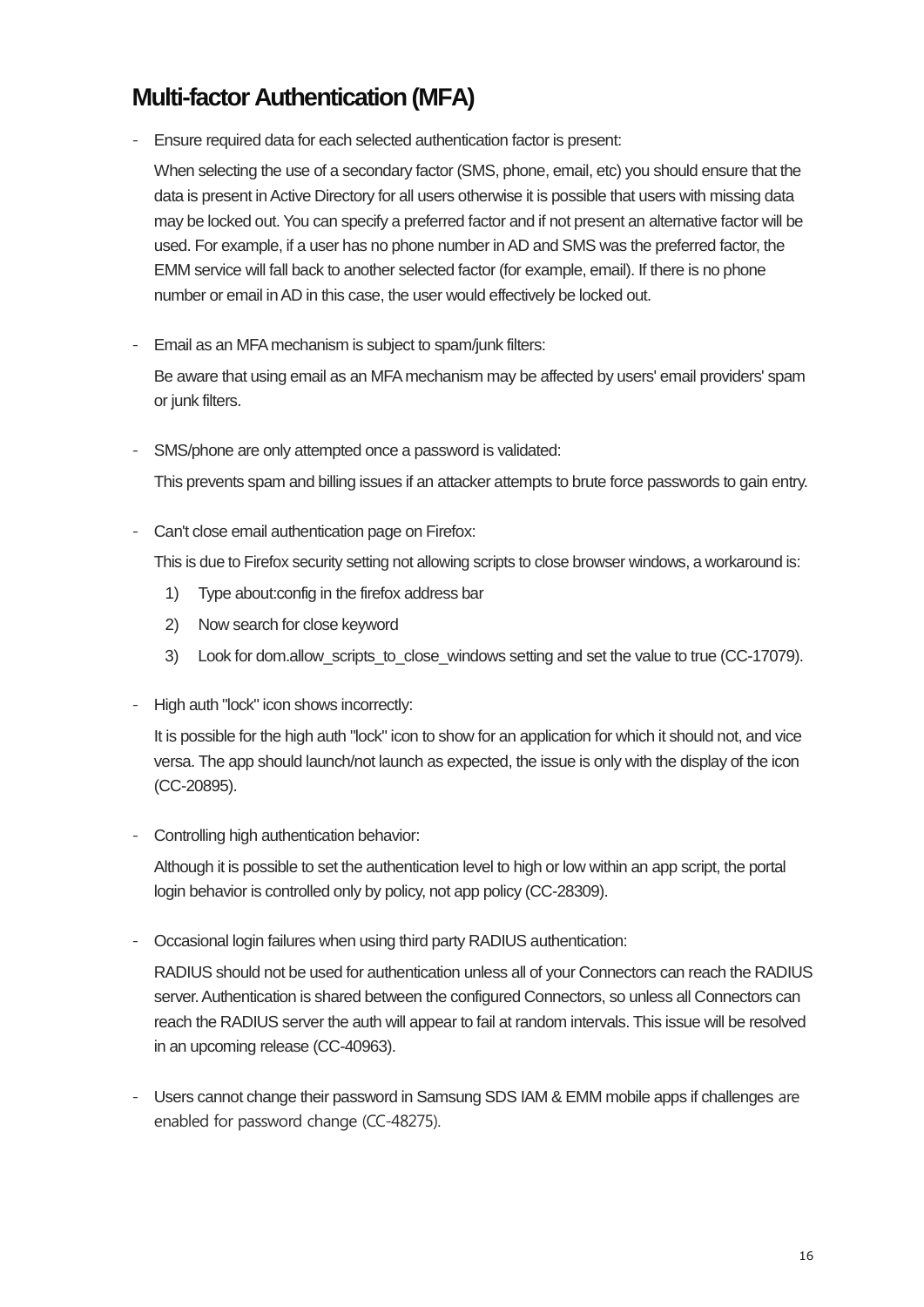#### **Android Devices**

- Existing IAM & EMM Android app users may find that they cannot use pattern for mobile unlock. The issue is that the Android app now properly honors the minimum passcode length. We found that Google has changed the behavior of their API from Android 7.1.1 regarding change in passcode length. To restore pattern as a factor, the "Minimum passcode length" policy must be set to the default value (--) (CC-51805).
- Starting with Android Oreo on Samsung devices, the KNOX container application now requires the user to login using their credentials to gain access (CC-54955).
- Shortcuts that are added to the home screen cannot be deleted from devices running Android 5.1.1 and later. This is an OS-enforced limitation (CC-50422).
- Always vibrate on email notification does not function on Samsung Knox devices:

The Samsung Knox Device Exchange GP setting "Always vibrate on email notification" does not function in this release of the EMM app, the vibrate setting remains at the user's current setting (CC-12312).

- Some Samsung Knox devices do not support PKI auth for VPN or WiFi:

Appears to be a device specific issue with Galaxy III on Android 4.0.4, Galaxy Tablet 2 on Android 4.0.3 and Galaxy Note II on Android 4.1.1 (CC-11847, CC-11806).

- Changes in account name in the Admin Portal does not show on Android devices:

Any changes made to the account name in the Admin Portal are not reflected on enrolled Android devices. The account name is only set on enrollment (CC-11880).

- HTC One X cannot accept passcodes with minimum number of complex characters restriction greater than zero:

This appears to be a limitation of this device as other devices do not have the problem (CC-11700).

- Notify on receiving new mail does not function on Knox devices:

The Samsung Knox Device Exchange GP setting "Notify on receiving new mail" does not function, the setting remains at the user's current setting. This appears to be an issue with Knox devices (CC-12327).

Must remove the Knox container in order to re-enroll:

In order to re-enroll a Samsung device with a Knox container, you should wait for the container to be completely removed before trying to re-enroll. The reason for this is that there can only be one Knox container on a device and the enrollment may fail if it tries to auto-create a container before the old container is completely removed (CC-15248, CC-14399).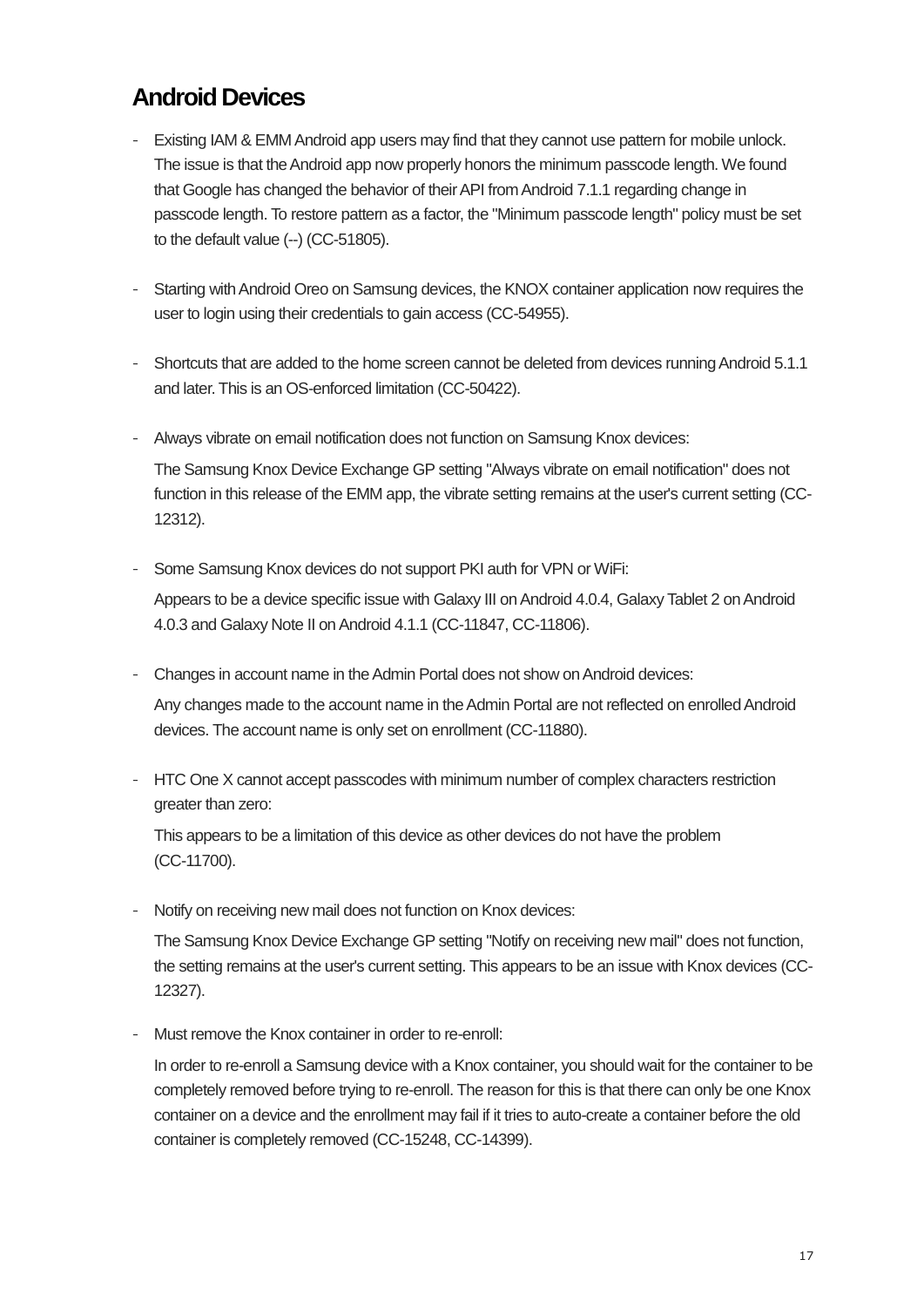- Samsung Galaxy Note II does not accept WPA/WPA2 setting in GP:

Some versions of the Galaxy Note II firmware do not accept the WPA/WPA2 setting in the WiFi group policy. **Settings > WiFi** shows that the setting has been made but it is not possible to connect to the network (CC-12464).

- Cannot login to bookmark app whose url is "ftp://\*\*\*" on Android mobile device: The stock Android browser doesn't support ftp (CC-15328).
- Provide only numeric passwords when trying to lockout device: When trying to lockout a device, admin would be prompted a password, please use only numeric passwords (CC-17741).
- Exchange email on Samsung Galaxy S4 running older Android version does not have the "Load more details" button:

This is a known Samsung Galaxy S4 device issue and is fixed after build JDQ39.I9505ZHUDMI1 (CC-17874).

Cannot set password containing complex characters on HTC One X:

If the minimum number of complex characters password policy is set, it is not possible to change a password on the HTC One X. This appears to be an issue with the OS on the HTC One X and may be fixed by a later ROM upgrade (CC-19444).

Camera app stops on LG Nexus 5 when GP applied:

The camera app stops on the LG Nexus 5 when the Permit/prohibit camera use group policy is applied to it. This effect has been observed with Android 4.4 but appears to be resolved with Android 4.4.2 (CC-19908).

- Cannot configure Exchange account on Samsung Galaxy S4:

It is not possible to successfully configure an exchange account on a Samsung Galaxy S4 running Android 4.2.2 if the UPN is used for the user name. This issue does not exists with later Android versions (CC-23091).

#### **iOS Devices**

- Cannot unenroll iOS device while it is waiting for group policies: You should wait for an enrollment operation to complete, including receiving group policies, before unenrolling an iOS device (CC-9404).
- Cannot establish VPN connection on iOS device using 56-bit encryption: In this release MPPE 56-bit encryption cannot be used for VPN connections, you should use MPPE 40- or 128-bit encryption instead (CC-9109).
- Error when proceeding to App Store during mobile app download: When you tap on the link provided in an enrollment invitation email and you do not currently have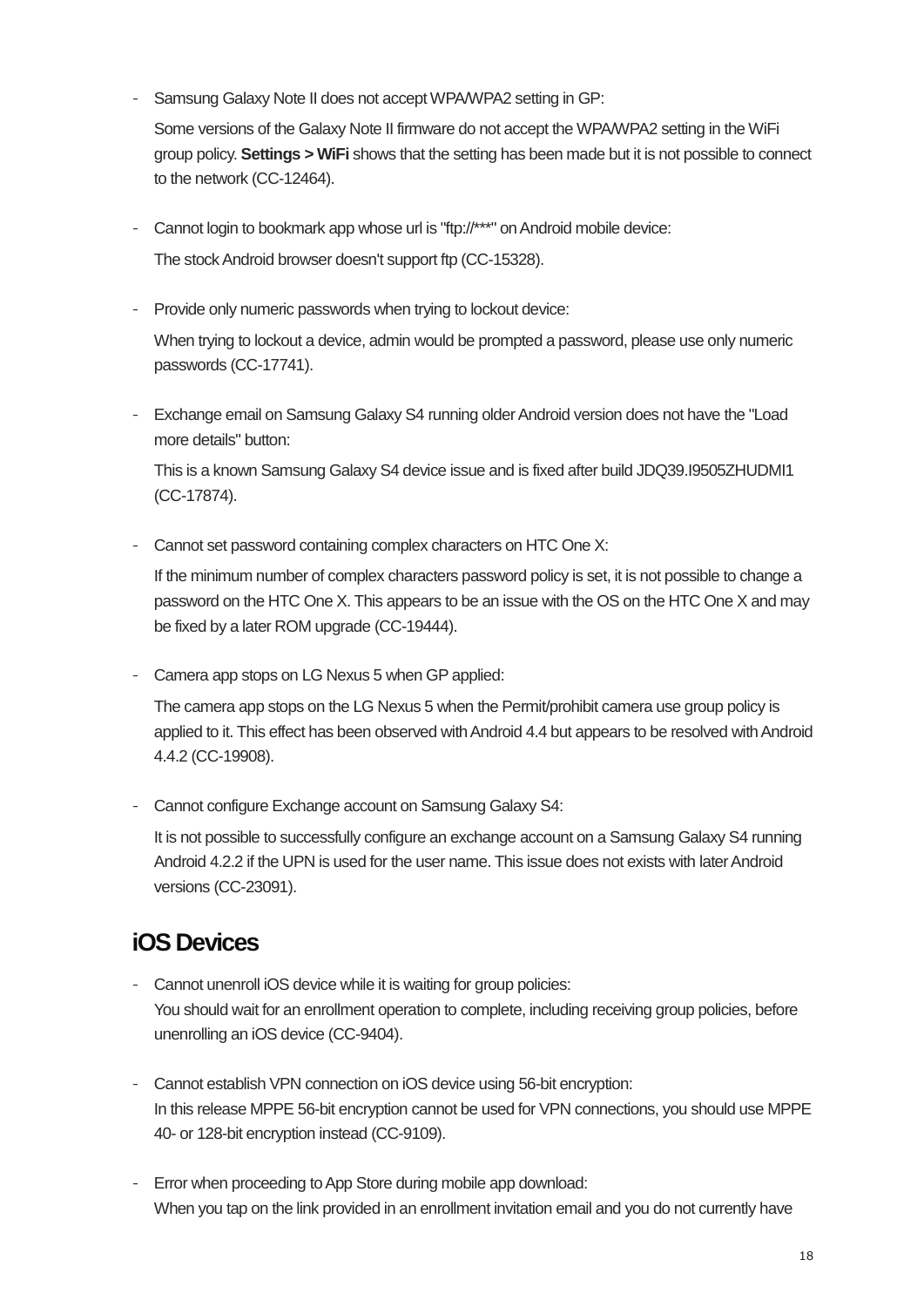the IAM & EMM iOS app installed, you are taken to an enrollment landing screen with a "Proceed" button to take you to the App Store. Tapping on this button will show a "Cannot Open Page" error from Safari. Tapping OK at this point will proceed to the App Store normally (CC-37423).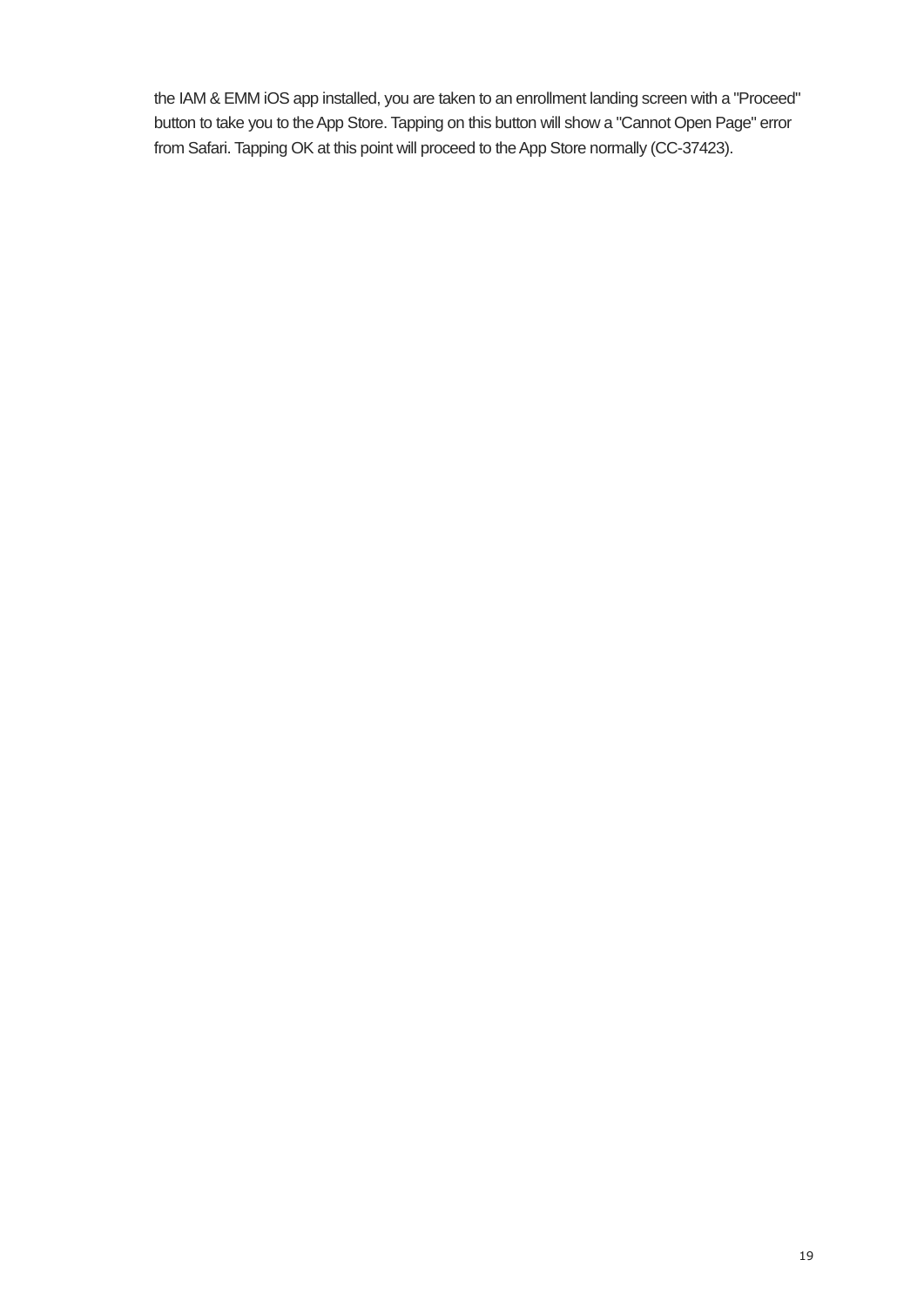## **8. Additional Information and Support**

In addition to the documentation provided with this package, you can visit the Samsung Knox support site [\(www.samsungknox.com/support\)](https://www.samsungknox.com/support) to get Q&As and knowledge base articles, and also to contact our Samsung Knox support team for assistance.